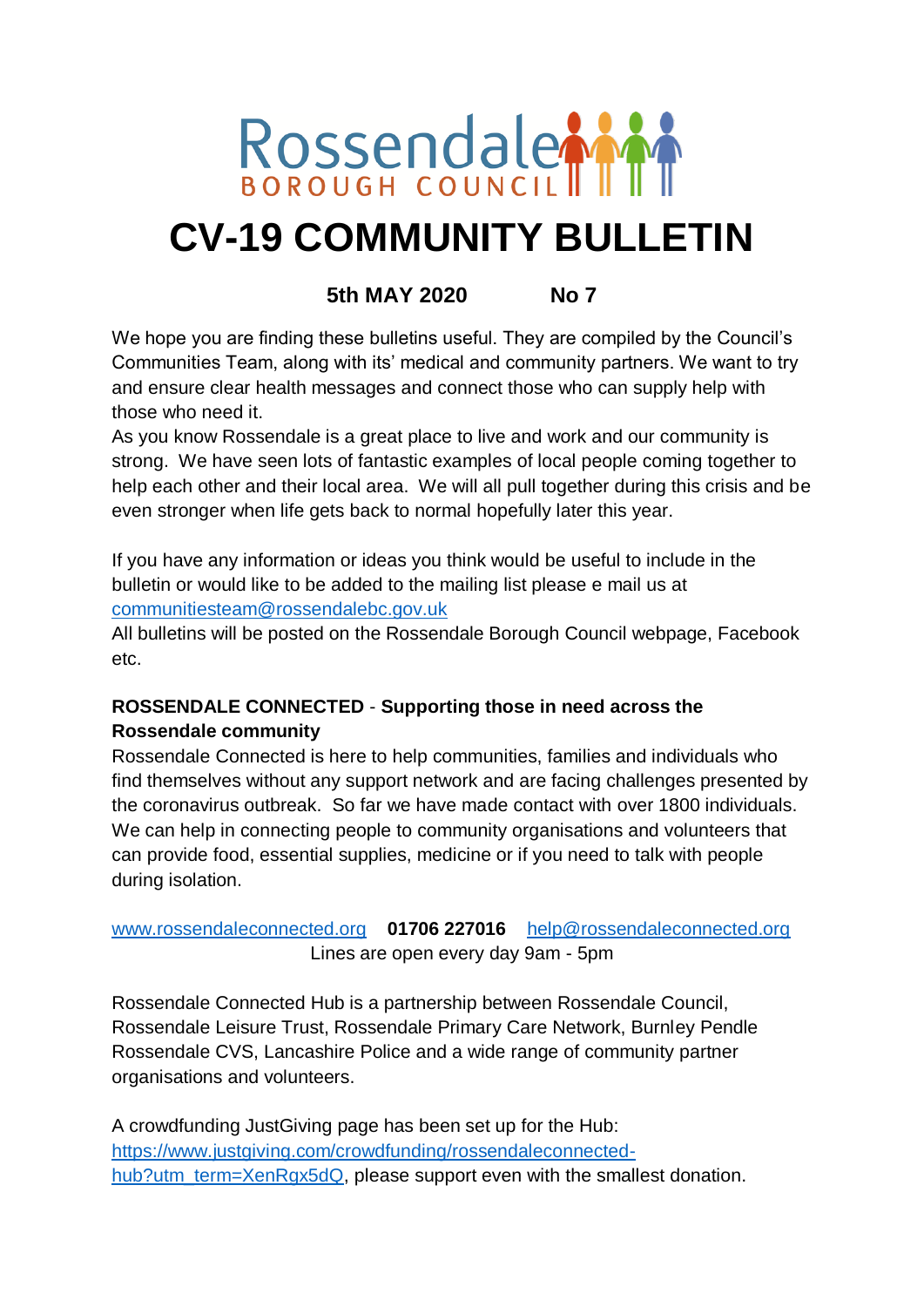We are looking for support from local volunteers and services. If you are able to help in any way please fill in the volunteer form on the Rossendale Connected website or Facebook page

# **FINANCIAL SUPPORT**



# **COVID-19 Support**

Have you been affected by the Covid-19 pandemic? Has it affected your job, income, benefits or housing situation?

# **Citizens Advice Rossendale & Hyndburn** is here to help

#### By phone:

**Adviceline 0300 456 2552** Universal Credit Help to Claim 0800 144 8 444

By email through 'Contact Us' on our website: www.carh.org.uk

#### **By letter:**

- · Citizens Advice Rossendale & Hyndburn, Stubbylee Hall, Stubbylee Lane, Bacup OL13 ODE
- New Era Centre, Paradise Street, Accrington, BB5 1PB

The Citizens Advice website also has helpful information about issues relating to Covid 19 on their website www.citizensadvice.org.uk

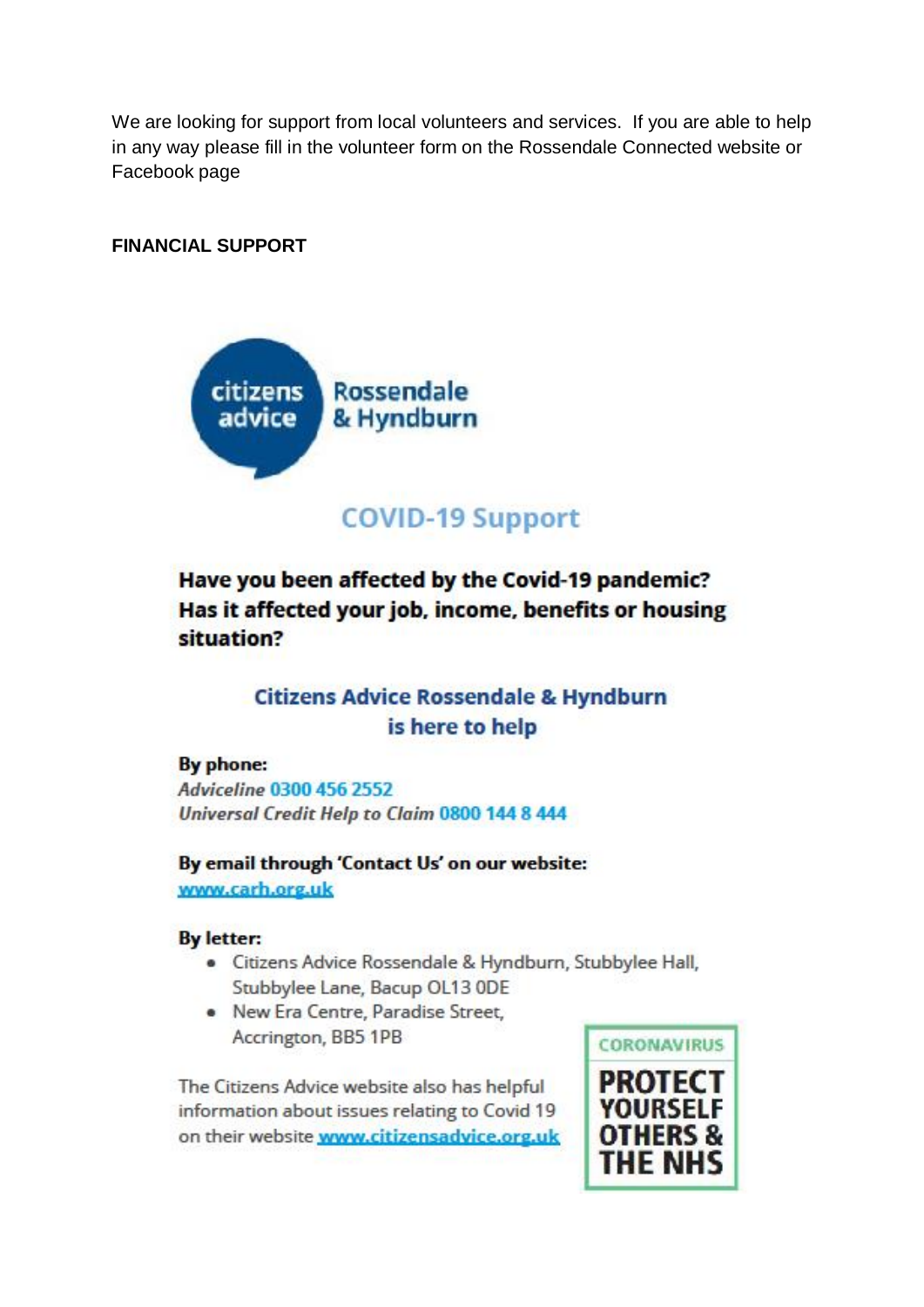**HEALTH MESSAGES** – the Healthy Rossendale Facebook page is the place to go for the latest health messages from the NHS, local G.P.s and other medical practitioners. This is currently updated daily. <https://www.facebook.com/groups/389362468511320/>

**HEALTHWATCH TOGETHER SURVEY**- Healthwatch Together are asking residents from across Lancashire to complete a weekly survey that will help health organisations and others to gauge how people are coping with the current crisis. Following analysis of all the responses to the first version of the survey, a new version of the survey has been produced which allows people to give Health Watch some more information about some of the key issues emerging.

Please take the time to respond to the survey at:

[https://www.surveymonkey.co.uk/r/CovidsurveyV2](https://protect-eu.mimecast.com/s/eLGgCj2EzS9JYyfWWNIY?domain=surveymonkey.co.uk)

The results of the last survey can be found at: [file:///C:/Users/jaflynn/AppData/Local/Microsoft/Windows/INetCache/Content.Outlook](file:///C:/Users/jaflynn/AppData/Local/Microsoft/Windows/INetCache/Content.Outlook/HWGF3LSI/Coronavirus%20Survey%20report%20-%20week%203.pdf) [/HWGF3LSI/Coronavirus%20Survey%20report%20-%20week%203.pdf](file:///C:/Users/jaflynn/AppData/Local/Microsoft/Windows/INetCache/Content.Outlook/HWGF3LSI/Coronavirus%20Survey%20report%20-%20week%203.pdf)

# **SUPORTING CARE HOMES**



# **Cards for Kindness**

Help reduce loneliness in older people during COVID-19 by sending a message of hope.

Cards for Kindness is an initiative which aims to reduce loneliness in our care homes by encouraging members of the community to send a card to a local care home.

It's always lovely to receive a card through the post and this often sparks conversation and encourages residents to talk to each other. Research shows this has many health benefits, especially for people living with dementia. This is even more prominent amid the coronavirus pandemic as visiting is suspended.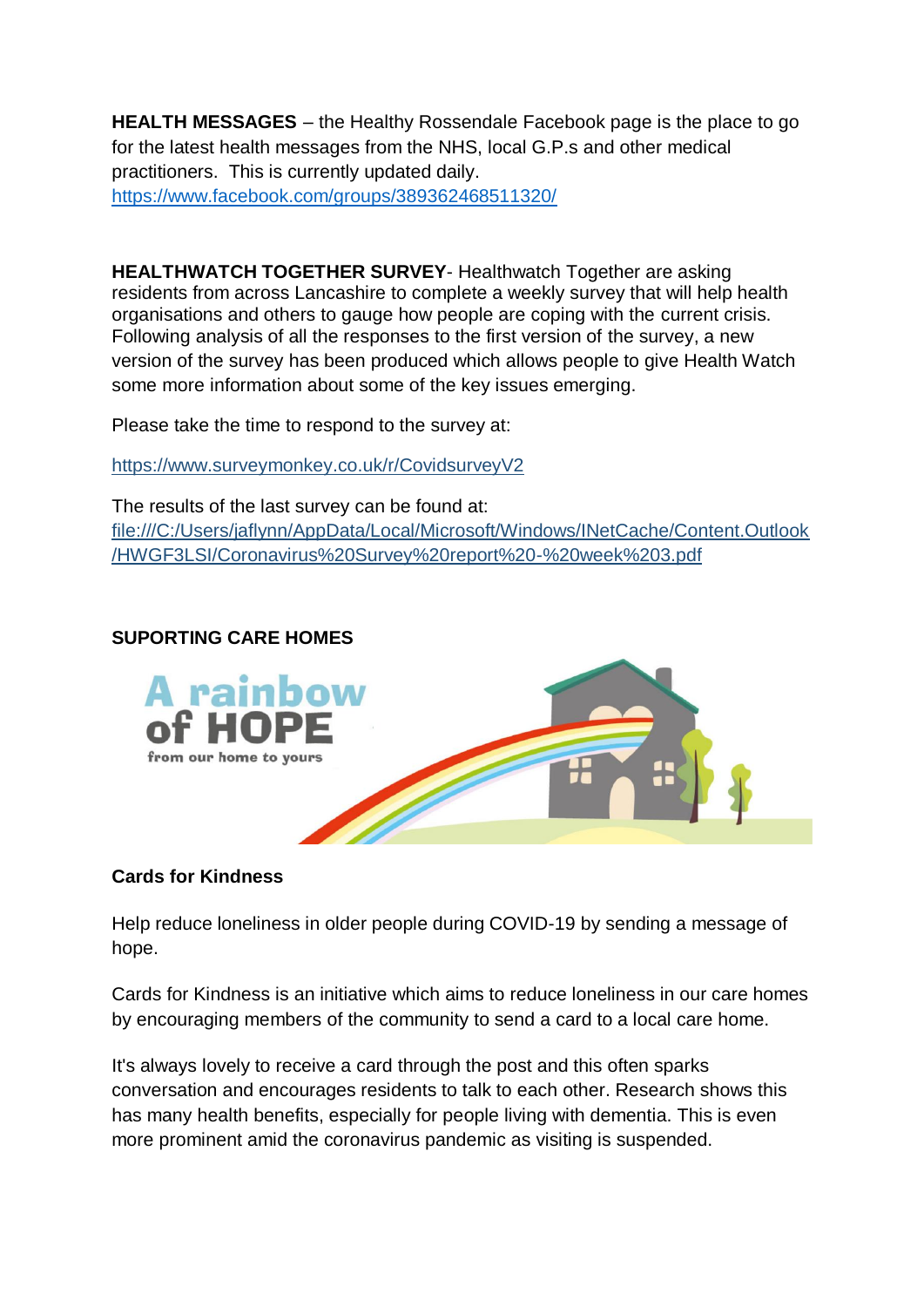How you can help?

To send a card all you need to do is write one, attach a stamp and pick a local care home to send it to. You can find your local care home in the list below.

See how creative you can be with the materials you already have at home, or see what you can pick up whilst you're shopping for necessary supplies and post during your daily exercise.

The Cards for Kindness project was originally set up by Lancashire County Council in summer 2018 and has since grown and developed across the partnership with more local organisations lending their support and more than 100 care homes now participating.

If your care home would like to be involved please contact [cardsforkindness@lancashire.gov.uk](mailto:cardsforkindness@lancashire.gov.uk)

We have designed some cards with the theme of hope. Download and print at home. [https://www.healthierlsc.co.uk/application/files/7315/8808/6427/Cards\\_for\\_Kin](https://www.healthierlsc.co.uk/application/files/7315/8808/6427/Cards_for_Kindness_cards_-_colour_your_own_-_Summer_2020.pdf) [dness\\_cards\\_-\\_colour\\_your\\_own\\_-\\_Summer\\_2020.pdf](https://www.healthierlsc.co.uk/application/files/7315/8808/6427/Cards_for_Kindness_cards_-_colour_your_own_-_Summer_2020.pdf)

Rossendale care homes participating in the scheme:

Ashlands Nursing Home, Newchurch Road, Waterfoot, Rossendale, BB4 9DU

Cherry Tree Lodge, 226-228 Bury Road, Rossendale, BB4 6DJ

Fenr Hill House care Home, E 2-8 Todmorden Road, Bacup, Lancashire, OL13 9BA

Heightside House Nursing Home, Newchurch Road, Rawtenstall, Rossendale, Lancashire, BB4 9HG

Langley House Trust, Chatterton Hey, Exchange Street, Edenfield, BL0 0QH

Olive House, New Line, Bacup, OL13 0BY

Turfcote Nursing Home, Helmshore Road, Haslingden, Rossendale, Lancashire, BB4 4DP

Is it safe to send things in the post during the COVID-19 pandemic? Currently, there is no evidence that the virus can live on paper and it is non-viable on surfaces after 72 hours. We have advised care homes that they may wish to quarantine post for 72 hours before opening.

Download our campaign materials to use on your website or social media accounts.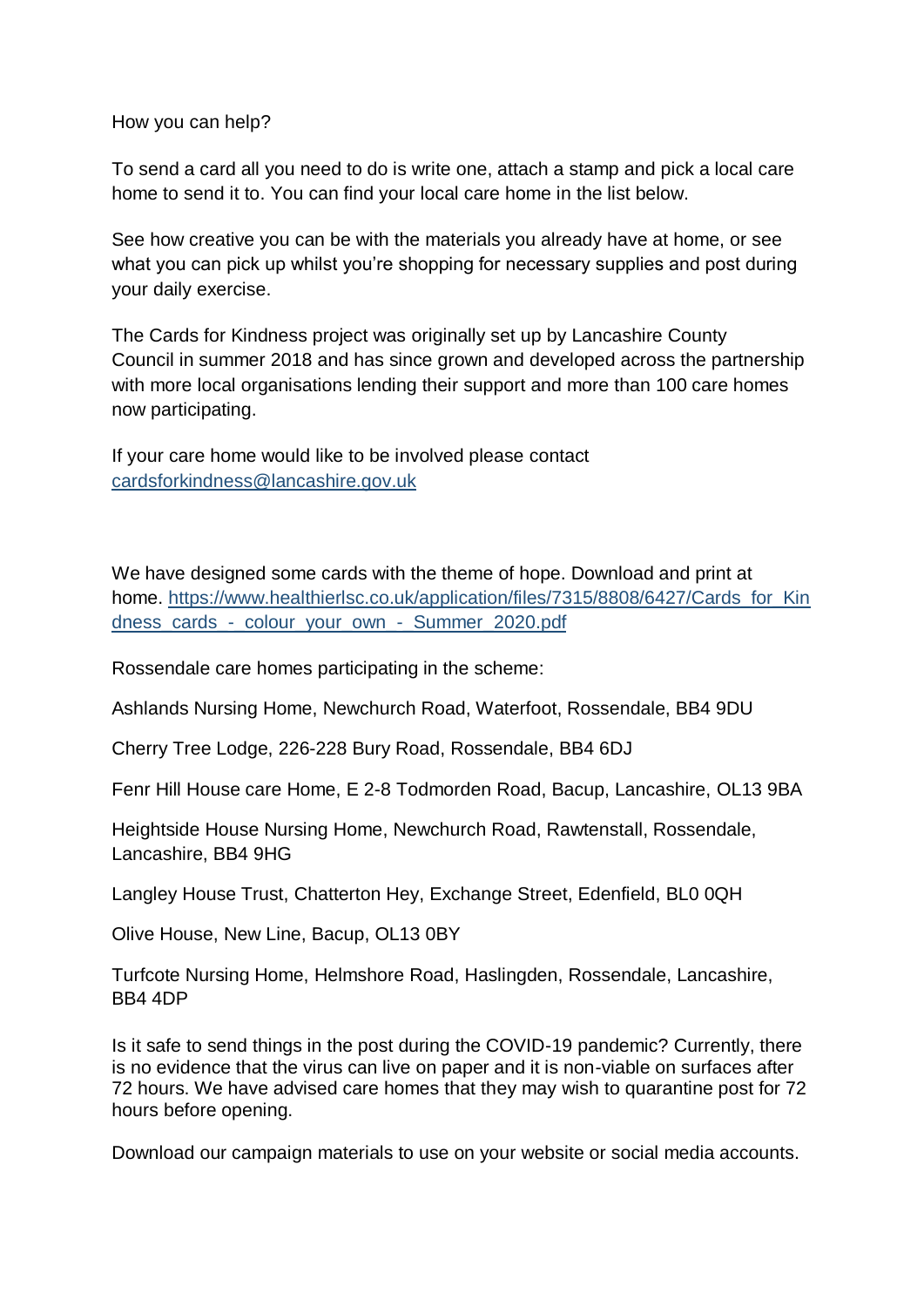You may also wish to print the poster and display in your workplace or local community venue:

Social media images: [CFK Facebook post image 1.pngCFK Facebook post image](https://protect-eu.mimecast.com/s/CYZ_CP10OSlR50iBSdTC?domain=healthierlsc.co.uk)  [2.pngCFK Facebook post image 3.png](https://protect-eu.mimecast.com/s/3iHzCQ1YPSxpNXsQvn31?domain=healthierlsc.co.uk)[CFK Facebook post image 4.pngCFK Twitter](https://protect-eu.mimecast.com/s/GutrCVm4XIv6P2SMKIcV?domain=healthierlsc.co.uk)  [post image 1.pngCFK Twitter post image 2.png](https://protect-eu.mimecast.com/s/ycDBCWn5YfkKy6irecp8?domain=healthierlsc.co.uk)[CFK Twitter post image 3.pngCFK](https://protect-eu.mimecast.com/s/cmjGCY6j1H8q6Du4fg80?domain=healthierlsc.co.uk)  [Twitter post image 4.png](https://protect-eu.mimecast.com/s/_o_sCZ4k2HGLo7H9P58s?domain=healthierlsc.co.uk)

Posters: [Cards For Kindness A4 posters -](https://protect-eu.mimecast.com/s/slmFC1jgXCRoE6hqQfvx?domain=healthierlsc.co.uk) Summer 2020.pd[fCards For Kindness A4](https://protect-eu.mimecast.com/s/slmFC1jgXCRoE6hqQfvx?domain=healthierlsc.co.uk)  poster 1 - [Summer 2020.pngCards For Kindness A4 poster 2 -](https://protect-eu.mimecast.com/s/5Nj0C2RjYCjXEVIQ-E2s?domain=healthierlsc.co.uk) Summer [2020.pngCards For Kindness A4 posters 3 -](https://protect-eu.mimecast.com/s/Q9E7C3lkZHBlRXFws_Es?domain=healthierlsc.co.uk) Summer 2020.png

#### **RAMADAN**

The East Lancashire Hospital Trust have prepared a short video featuring a GP to explain how the holy month of Ramadan can still be observed spiritually and socially this year while staying at home: [http://ow.ly/lvhJ50znkf0](http://ow.ly/lvhJ50znkf0?fbclid=IwAR0-GeXKHJUADFVu_u2H-MT-O0RpCI5o20GMLQxAS5XbvBS5Z4t1UVrhNH8)

The Muslim Council for Britain also have useful resources to help you through Ramadan while staying safe:<https://mcb.org.uk/resources/ramadan/>

The NHS has also produced information on supporting staff during fasting at <https://people.nhs.uk/guides/covid-19-and-ramadan/>

# **NHS IS STILL THERE FOR YOU**

If you need urgent medical help, the NHS is still here for you

Urgent care and treatment is still available to help Lancashire and South Cumbria residents, don't risk your long-term health by delaying getting the help you need – that's the message from health bosses.

Patients who don't have coronavirus can safely access care – including scheduled appointments, vaccinations and maternity services.

The plea comes alongside new findings that four in ten people are too concerned about being a burden on the NHS to seek help from their GP.

Seeking medical help is one of the four reasons that people can safely leave home, in line with government guidance.

The NHS is still there for patients without Covid-19 who need urgent and emergency services for stroke, heart attack, and other killer conditions.

While NHS staff have worked hard to put in place measures allowing people to access care safely – such as splitting services into Covid and non-Covid. GPs, pharmacies, NHS 111 and accident and emergency departments in the area are still operating for those who need them.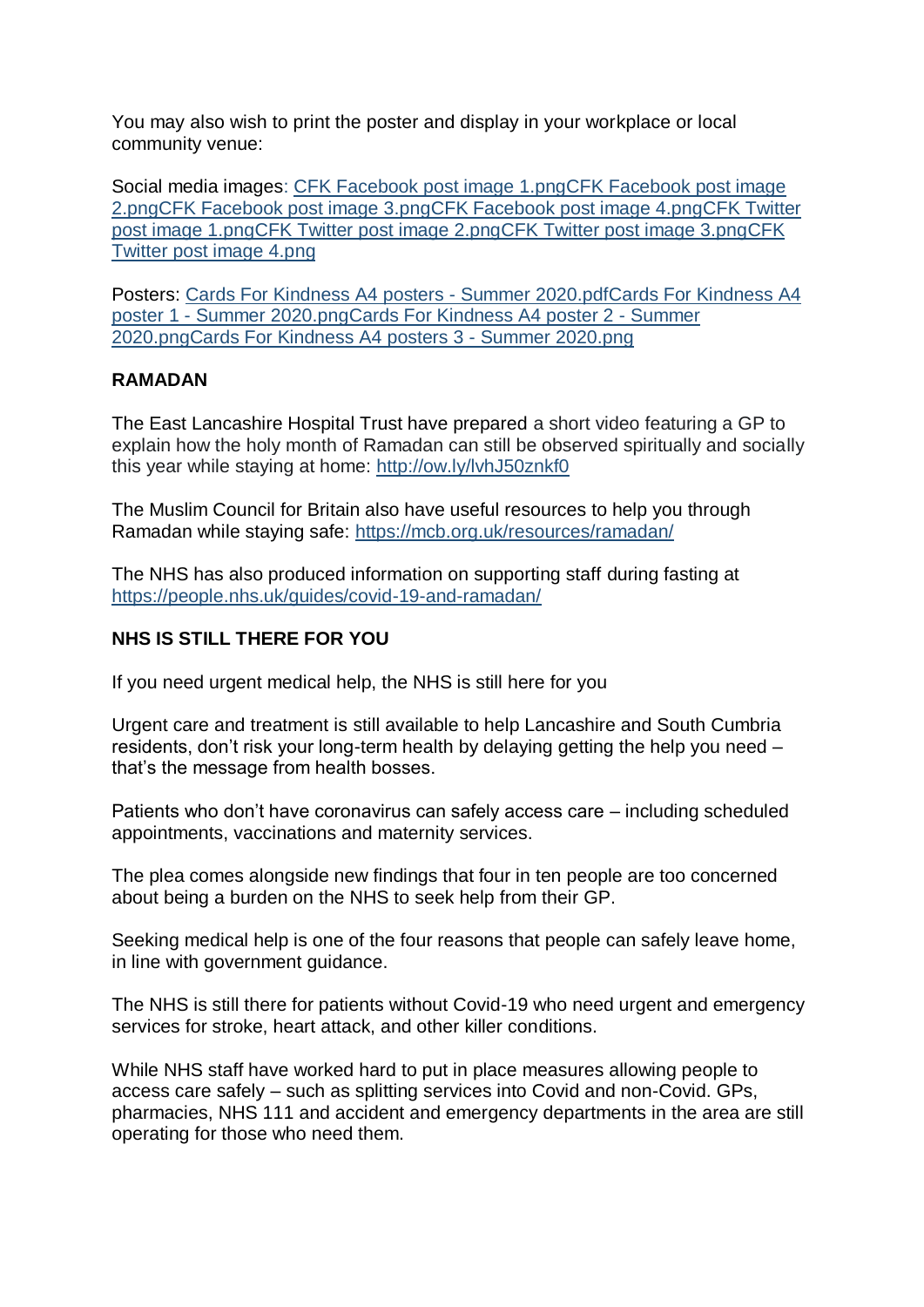#### **Deaf Awareness Week – Monday 4th May – Sunday 10th May**



**Deaf Awareness Week (DAW)** takes place annually to raise awareness and challenge perceptions of hearing loss and deafness across the UK.

This year, **Deaf Awareness Week** is focusing on highlighting the support, information and new technology available to help with hearing loss and deafness. It is an event to promote social inclusion and to highlight the range of local organisations that support deaf people and their family and friends.

For more information about **Deaf Awareness Week,** visit the website Deaf Council website<https://www.deafcouncil.org.uk/deaf-awareness-week/>



#### **Red Cross Week – Monday 4th May – Sunday 10th May**

*Photo source: British Red Cross on Facebook*

**Red Cross Week** takes place annually to celebrate the charitable work of the Red Cross and to provide opportunities to get involved in fundraising for people in crisis across the globe. World Red Cross Day is celebrated during the week on the  $8<sup>th</sup>$  May. The date is the anniversary of the birth of [Henry Dunant,](https://en.wikipedia.org/wiki/Henry_Dunant) who was born in 1828 the founder of [International Committee of](https://en.wikipedia.org/wiki/International_Committee_of_the_Red_Cross)  [the Red Cross](https://en.wikipedia.org/wiki/International_Committee_of_the_Red_Cross) (ICRC) and the recipient of the first [Nobel Peace Prize.](https://en.wikipedia.org/wiki/Nobel_Peace_Prize)

The Red Cross is a charity that supports people in crisis all over the world from emergency help and medical support in times such as war, terrorism or natural disaster to helping those dealing with loneliness and supporting victims of modern slavery and trafficking. The Red Cross is currently providing emergency response and support locally and globally, during the ongoing coronavirus (COVID-19) pandemic.

For more information about **Red Cross Week,** visit the British Red Cross website <https://www.redcross.org.uk/get-involved/fundraising-and-events/red-cross-week>

# **ROSSENDALE GP FEATURED ON A PODCAST**

Emma Gladwinfield, a GP at St James's Medical Practice in Rossendale talks about COVID-19, wellbeing and what the role of a GP should be and explores whether GPs should be responsible for looking after wellbeing as well as illness? You can find the podcast at [https://youtu.be/z4lit6FiIws](https://protect-eu.mimecast.com/s/a9IpCBgDwComgGTzW8I8?domain=youtu.be)